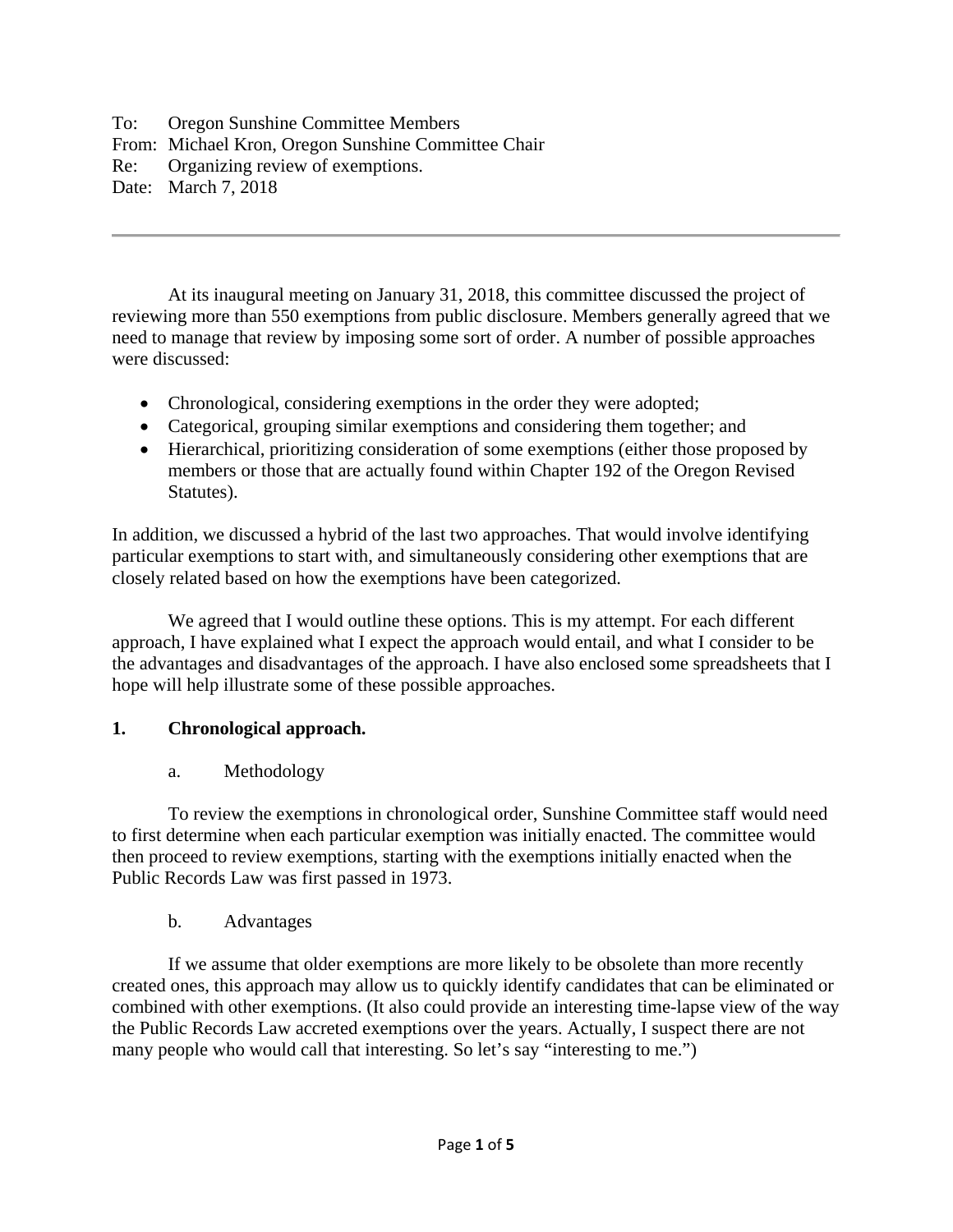#### c. Disadvantages

I am skeptical that older exemptions are significantly more like to be obsolete than more recent ones. If I am right, the main potential advantage I see for this approach would not materialize. The very first exemptions passed include many of the exemptions that are actually written in Chapter 192 with the rest of the Oregon Public Records Law. Many of those are general and still used today.

In addition, it is unlikely that exemptions enacted close together in time cover similar subjects. As a result, the committee could have widely varying subjects under consideration in a single meeting. This could mean a wider spectrum of stakeholders wanting to make their views known at each meeting and may make preparing for the meetings more difficult.

The committee also could end up revisiting similar issues several times. Given the length of this project, that would increase the likelihood of the committee taking inconsistent approaches. Especially since membership is likely to change somewhat over the years.

Finally, simply identifying when each exemption was enacted could consume a fair amount of staff time. Though the dates of legislative enactments are included in the codified Oregon Revised Statutes, this determination can be complicated if a statute was moved from one section to another, or if an exemption that was not included in the original statute was added at some point by amendment. (For example, the exemptions in ORS 192.345 and 192.355 were added at various points, and the notes stating when those statutes were amended do not explain which section was added or changed at what time.) Some chronology errors would not be the end of the world, but trying to get it right would take some effort.

### **2. Categorical Approach**

### a. Methodology

Under this approach, the committee would do one of three things:

- a. Assign each exemption a category describing the purpose of the exemption;
- b. Direct committee staff, or a subcommittee, to assign each exemption a category; or
- c. Borrow the categorization work that was already undertaken by the Attorney General's Public Records Law Reform Task Force and build on that.

Exemptions within a particular category could then be reviewed together.

The task force grouped exemptions into four large categories:

- Exemptions for personal privacy and safety;
- Exemptions for public safety and law enforcement;
- Exemptions for nongovernmental financial information; and
- Exemptions to facilitate the administration of government.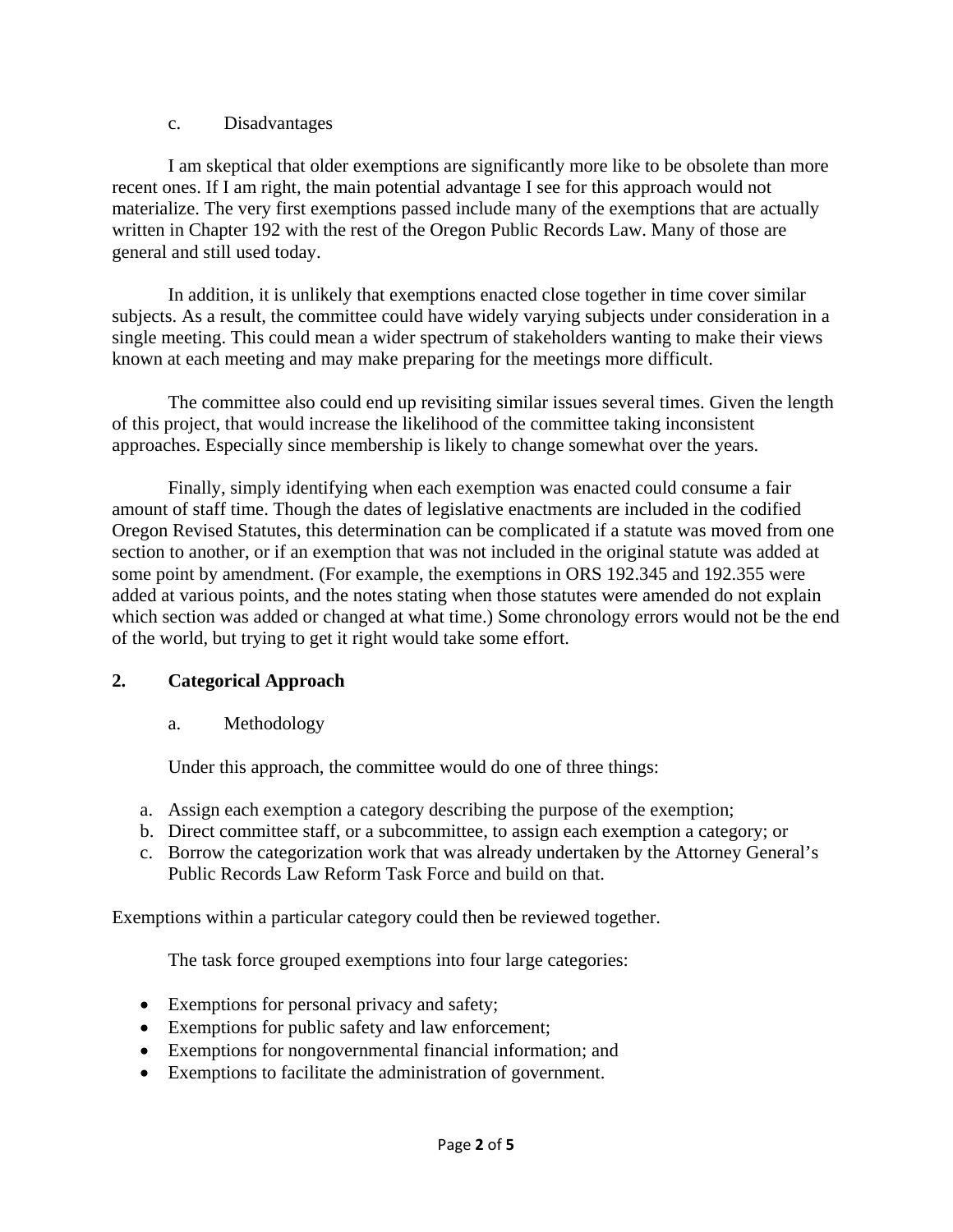The exemptions were then further subdivided within each category. I have enclosed a spreadsheet showing the exemptions in the nongovernment financial information category to illustrate the way exemptions might be grouped together under this approach. (Similar spreadsheets for the other categories are available online. I would be happy to provide a link to anyone who is interested.)

### b. Advantages

Grouping exemptions into categories would allow the committee to consider similar exemptions more or less simultaneously. As a result it would be easier to identify inconsistencies and opportunities to consolidate exemptions. Preparing for meetings should entail a narrower range of materials. And some interested stakeholders may be able to provide their input once instead of multiple times. In addition, the risk that the committee might take inconsistent approaches would be minimized.

# c. Disadvantages

Categorization of more than 550 exemptions will sometimes be imprecise. People may disagree about the purpose of a particular exemption. For example, I view the exemption for police body camera footage as intended to protect privacy. But it could plausibly be understood as a law enforcement exemption. And while temporary exemptions to protect ongoing audits and other non-criminal investigations seem to be designed to facilitate efficient government administration, permanent exemptions that apply to some licensing board investigations seem designed to protect the financial interests of licensees, avoiding disclosures that could encourage consumers to seek services from different providers. Because categorization will be inherently imprecise, similar-seeming subjects will not always be addressed together.

Even if we rely heavily on the work done by the task force, the committee, staff or subcommittee will probably need to devote some time to making sure that exemptions are categorized in a way that meets this committee's expectations. It is also important to be aware that some categories may contain so many exemptions that addressing them all in a single meeting will be impossible. Finally, merely sorting exemptions into categories will not help us decide where to begin, or how to proceed.

# **3. Hierarchical Approach**

# a. Methodology

As discussed in our meeting, this approach might allow members to nominate particular exemptions, which would then be considered by the committee. We also discussed using ORS Chapter 192 to establish a hierarchy; that would entail starting with the exemptions that are actually codified within the Oregon Public Records Law before moving on to exemptions scattered throughout the statute books. Another basis for identifying a hierarchy of exemptions might be to use the data in the Attorney General's electronic exemption catalog showing which exemptions have been the subject of appellate opinions and significant Attorney General orders; we could start with the ones that have been interpreted the most frequently and move on from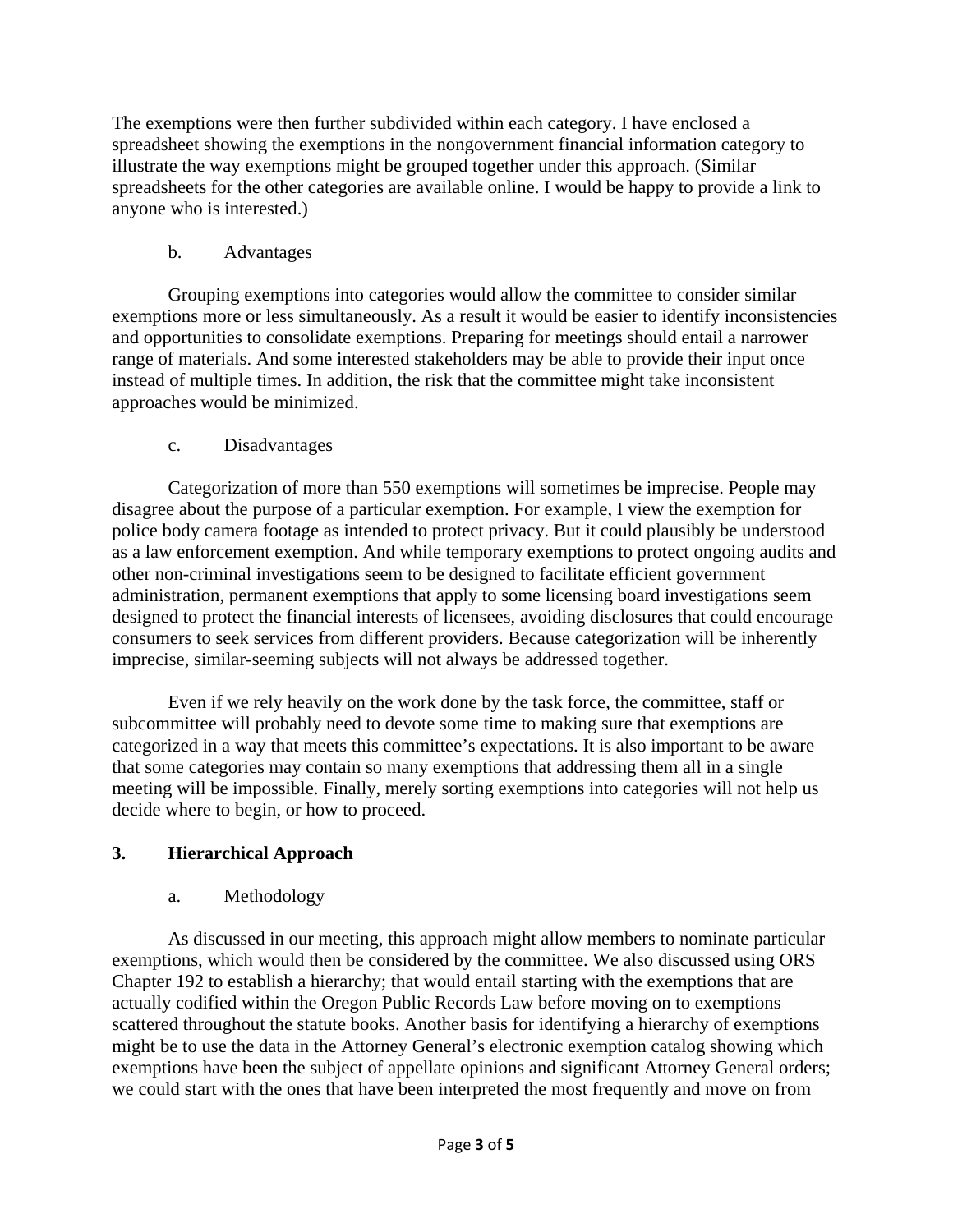there. I have enclosed a spreadsheet showing which exemptions have been the most common subjects of appellate opinions and AG orders, based on the data currently in the catalog.

b. Advantages

This committee includes a number of people with extensive experience on both sides of the public records law. Thus, a hierarchy based on member input could help us focus on relatively significant exemptions. Using the data in the Attorney General's catalog would accomplish basically the same thing, without relying on member input. Using both methods would give both advantages. The data in the AG catalog suggests that Chapter 192 exemptions are often disputed, so starting with those would capture some of the benefit of allowing members to choose exemptions.

Another advantage of a hierarchical approach is that the committee, staff or subcommittee would not need to expend any effort categorizing exemptions or assembling them chronologically. But not doing that sort of preparatory work will result in some disadvantages too.

c. Disadvantages

By itself, this approach is unlikely to result in the comprehensive review the committee is required to perform, since not every exemption is going to fall within any hierarchy we might devise. We might be with an odd assortment of exemptions to consider at the end. This approach could also suffer some disadvantages of the chronological approach, because the exemptions identified for review may have little to do with one another. Again, that could mean less focused meetings, potentially larger groups of stakeholders looking to provide input, and potentially more complicated preparation for meetings because the committee might be discussing multiple subjects with little or no relation to one another.

# **4. Hybrid Approaches**

a. Methodology

As the name suggests, the idea here would be to combine two of the other approaches discussed above. So, to combine the hierarchical approach with the categorical approach, we would first decide on one or more hierarchies – for example, starting with the exemptions that are actually found in ORS Chapter 192. The committee (perhaps by delegation to staff or a subcommittee) would then identify related exemptions that would be considered at the same time. I have enclosed, as an example, a spreadsheet showing security-related exemptions, from within ORS Chapter 192 and from outside of it, that could be considered together under this approach. The chronological approach could also be paired with the categorical approach. That would keep a chronological approach as the basic organizing principle, but depart from chronology to insure that related exemptions are considered together to the extent possible.

Combining the hierarchical and chronological approaches is theoretically possible, but I do not think it would make sense.